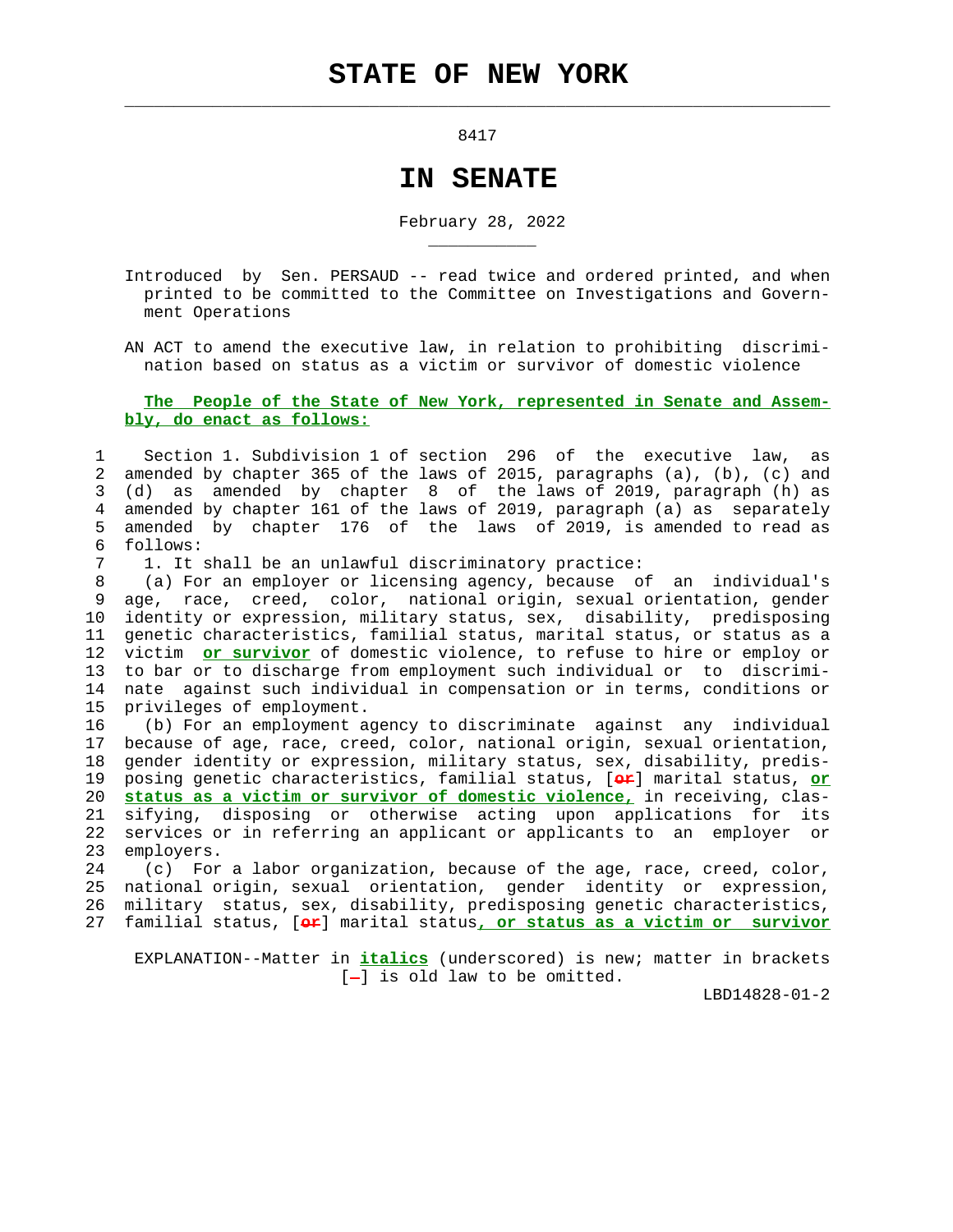1 **of domestic violence,** of any individual, to exclude or to expel from its 2 membership such individual or to discriminate in any way against any of 3 its members or against any employer or any individual employed by an 4 employer.<br>5 (d) Fo

(d) For any employer or employment agency to print or circulate or 6 cause to be printed or circulated any statement, advertisement or publi- 7 cation, or to use any form of application for employment or to make any 8 inquiry in connection with prospective employment, which expresses 9 directly or indirectly, any limitation, specification or discrimination 10 as to age, race, creed, color, national origin, sexual orientation, 11 gender identity or expression, military status, sex, disability, predis- 12 posing genetic characteristics, familial status, [**or**] marital status, **or** 13 **status as a victim or survivor of domestic violence,** or any intent to 14 make any such limitation, specification or discrimination, unless based 15 upon a bona fide occupational qualification; provided, however, that 16 neither this paragraph nor any provision of this chapter or other law 17 shall be construed to prohibit the department of civil service or the 18 department of personnel of any city containing more than one county from 19 requesting information from applicants for civil service examinations 20 concerning any of the aforementioned characteristics, other than sexual 21 orientation, for the purpose of conducting studies to identify and 22 resolve possible problems in recruitment and testing of members of 23 minority groups to [**insure**] **ensure** the fairest possible and equal oppor- 24 tunities for employment in the civil service for all persons, regardless 25 of age, race, creed, color, national origin, sexual orientation or 26 gender identity or expression, military status, sex, disability, predis- 27 posing genetic characteristics, familial status, or marital status.

 28 (e) For any employer, labor organization or employment agency to 29 discharge, expel or otherwise discriminate against any person because he 30 or she has opposed any practices forbidden under this article or because 31 he or she has filed a complaint, testified or assisted in any proceeding 32 under this article.

 33 (f) Nothing in this subdivision shall affect any restrictions upon the 34 activities of persons licensed by the state liquor authority with 35 respect to persons under twenty-one years of age.

 36 (g) For an employer to compel an employee who is pregnant to take a 37 leave of absence, unless the employee is prevented by such pregnancy 38 from performing the activities involved in the job or occupation in a 39 reasonable manner.

 40 (h) For an employer, licensing agency, employment agency or labor 41 organization to subject any individual to harassment because of an indi- 42 vidual's age, race, creed, color, national origin, sexual orientation, 43 gender identity or expression, military status, sex, disability, predis- 44 posing genetic characteristics, familial status, marital status, **status** 45 **as a victim or survivor of** domestic violence [**victim status**], or because 46 the individual has opposed any practices forbidden under this article or 47 because the individual has filed a complaint, testified or assisted in 48 any proceeding under this article, regardless of whether such harassment 49 would be considered severe or pervasive under precedent applied to 50 harassment claims. Such harassment is an unlawful discriminatory prac- 51 tice when it subjects an individual to inferior terms, conditions or 52 privileges of employment because of the individual's membership in one 53 or more of these protected categories. The fact that such individual did 54 not make a complaint about the harassment to such employer, licensing 55 agency, employment agency or labor organization shall not be determina- 56 tive of whether such employer, licensing agency, employment agency or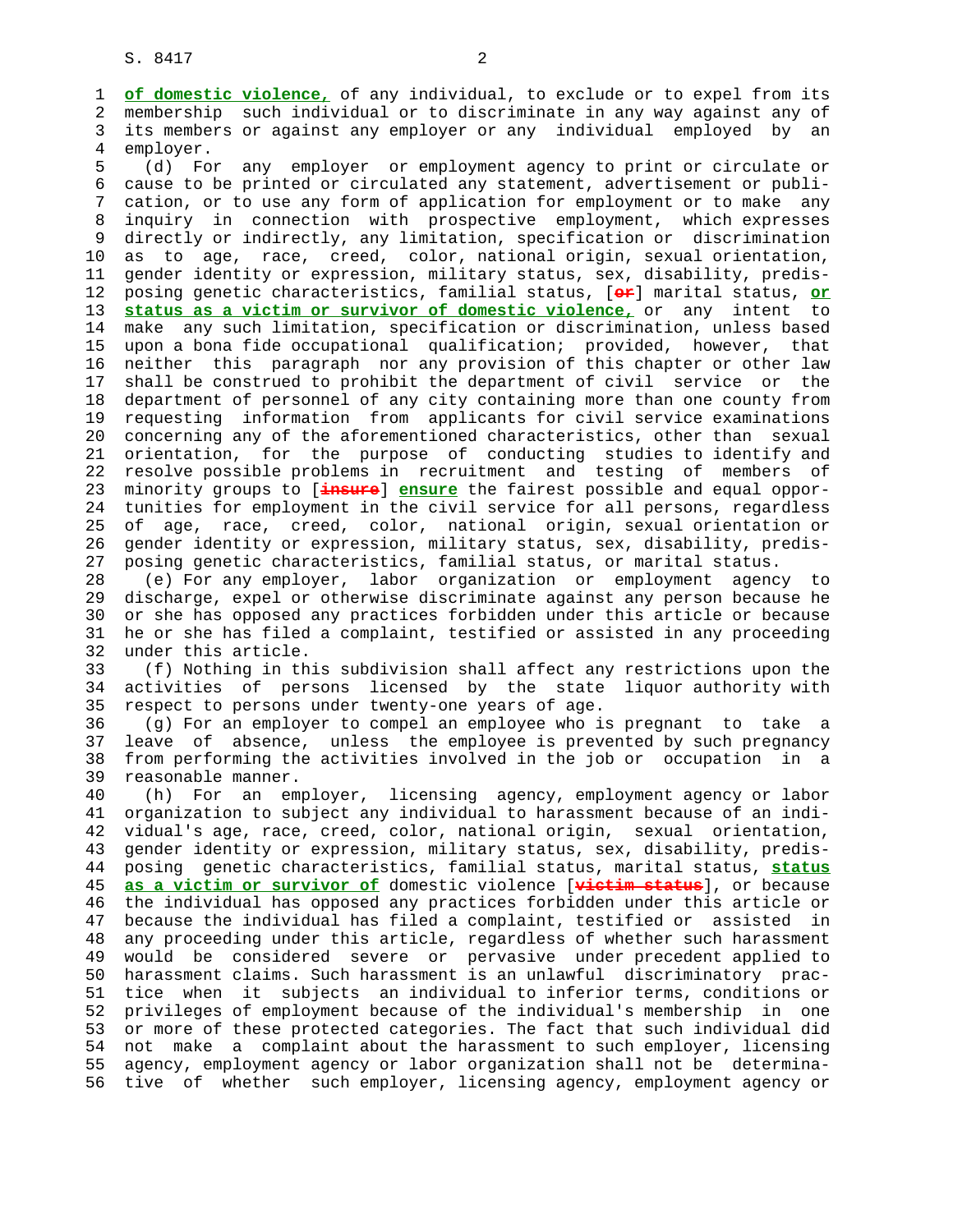1 labor organization shall be liable. Nothing in this section shall imply 2 that an employee must demonstrate the existence of an individual to whom 3 the employee's treatment must be compared. It shall be an affirmative 4 defense to liability under this subdivision that the harassing conduct 5 does not rise above the level of what a reasonable victim of discrimi- 6 nation with the same protected characteristic or characteristics would 7 consider petty slights or trivial inconveniences.

 8 § 2. Subdivision 1-a of section 296 of the executive law, as amended 9 by chapter 365 of the laws of 2015, paragraphs (b), (c) and (d) as<br>10 amended by chapter 8 of the laws of 2019, is amended to read as follows: amended by chapter 8 of the laws of 2019, is amended to read as follows: 11 1-a. It shall be an unlawful discriminatory practice for an employer, 12 labor organization, employment agency or any joint labor-management 13 committee controlling apprentice training programs:

 14 (a) To select persons for an apprentice training program registered 15 with the state of New York on any basis other than their qualifications, 16 as determined by objective criteria which permit review;

 17 (b) To deny to or withhold from any person because of race, creed, 18 color, national origin, sexual orientation, gender identity or 19 expression, military status, sex, age, disability, familial status, [**or**] 20 marital status, **or status as a victim or survivor of domestic violence,** 21 the right to be admitted to or participate in a guidance program, an 22 apprenticeship training program, on-the-job training program, executive 23 training program, or other occupational training or retraining program; 24 (c) To discriminate against any person in his or her pursuit of such 25 programs or to discriminate against such a person in the terms, condi- 26 tions or privileges of such programs because of race, creed, color, 27 national origin, sexual orientation, gender identity or expression, 28 military status, sex, age, disability, familial status [**or**]**,** marital

29 status**, or status as a victim or survivor of domestic violence**;

 30 (d) To print or circulate or cause to be printed or circulated any 31 statement, advertisement or publication, or to use any form of applica- 32 tion for such programs or to make any inquiry in connection with such 33 program which expresses, directly or indirectly, any limitation, spec- 34 ification or discrimination as to race, creed, color, national origin, 35 sexual orientation, gender identity or expression, military status, sex, 36 age, disability, familial status [**or**]**,** marital status**, or status as a** 37 **victim or survivor of domestic violence**, or any intention to make any 38 such limitation, specification or discrimination, unless based on a bona 39 fide occupational qualification.

 40 § 3. Paragraph (a) of subdivision 2 of section 296 of the executive 41 law, as amended by chapter 8 of the laws of 2019, is amended to read as 42 follows:

 43 (a) It shall be an unlawful discriminatory practice for any person, 44 being the owner, lessee, proprietor, manager, superintendent, agent or 45 employee of any place of public accommodation, resort or amusement, 46 because of the race, creed, color, national origin, sexual orientation, 47 gender identity or expression, military status, sex, disability [**or**]**,** 48 marital status**, or status as a victim or survivor of domestic violence,** 49 of any person, directly or indirectly, to refuse, withhold from or deny 50 to such person any of the accommodations, advantages, facilities or 51 privileges thereof, including the extension of credit, or, directly or 52 indirectly, to publish, circulate, issue, display, post or mail any 53 written or printed communication, notice or advertisement, to the effect 54 that any of the accommodations, advantages, facilities and privileges of 55 any such place shall be refused, withheld from or denied to any person 56 on account of race, creed, color, national origin, sexual orientation,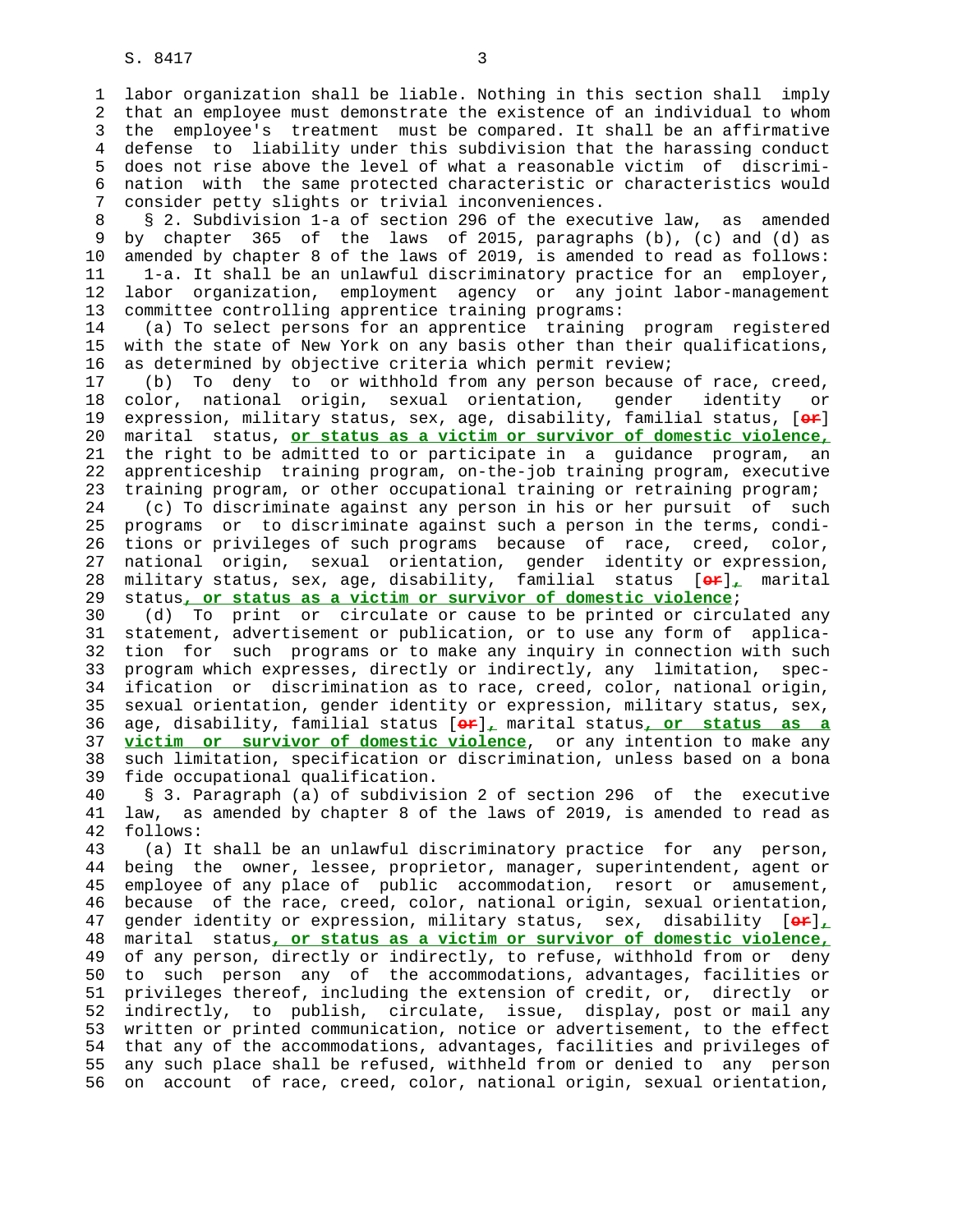1 gender identity or expression, military status, sex, disability or mari- 2 tal status, or that the patronage or custom thereat of any person of or 3 purporting to be of any particular race, creed, color, national origin, 4 sexual orientation, gender identity or expression, military status, sex 5 or marital status, or having a disability is unwelcome, objectionable or 6 not acceptable, desired or solicited.

 7 § 4. Paragraphs (a), (b), (c) and (c-1) of subdivision 2-a of section 8 296 of the executive law, as amended by section 3 of part T of chapter 9 56 of the laws of 2019, are amended to read as follows:

 10 (a) To refuse to sell, rent or lease or otherwise to deny to or with- 11 hold from any person or group of persons such housing accommodations 12 because of the race, creed, color, disability, national origin, sexual 13 orientation, gender identity or expression, military status, age, sex, 14 marital status, **status as a victim or survivor of domestic violence,** 15 lawful source of income or familial status of such person or persons, or 16 to represent that any housing accommodation or land is not available for 17 inspection, sale, rental or lease when in fact it is so available.

 18 (b) To discriminate against any person because of his or her race, 19 creed, color, disability, national origin, sexual orientation, gender 20 identity or expression, military status, age, sex, marital status, 21 **status as a victim or survivor of domestic violence,** lawful source of 22 income or familial status in the terms, conditions or privileges of any 23 publicly-assisted housing accommodations or in the furnishing of facili- 24 ties or services in connection therewith.

 25 (c) To cause to be made any written or oral inquiry or record concern- 26 ing the race, creed, color, disability, national origin, sexual orien- 27 tation, gender identity or expression, membership in the reserve armed 28 forces of the United States or in the organized militia of the state, 29 age, sex, marital status, **status as a victim or survivor of domestic** 30 **violence,** lawful source of income or familial status of a person seeking 31 to rent or lease any publicly-assisted housing accommodation; provided, 32 however, that nothing in this subdivision shall prohibit a member of the 33 reserve armed forces of the United States or in the organized militia of 34 the state from voluntarily disclosing such membership.

 35 (c-1) To print or circulate or cause to be printed or circulated any 36 statement, advertisement or publication, or to use any form of applica- 37 tion for the purchase, rental or lease of such housing accommodation or 38 to make any record or inquiry in connection with the prospective 39 purchase, rental or lease of such a housing accommodation which 40 expresses, directly or indirectly, any limitation, specification or 41 discrimination as to race, creed, color, national origin, sexual orien- 42 tation, gender identity or expression, military status, sex, age, disa- 43 bility, marital status, **status as a victim or survivor of domestic** 44 **violence,** lawful source of income or familial status, or any intent to 45 make any such limitation, specification or discrimination.

 46 § 5. Subdivisions 3-b and 4 of section 296 of the executive law, as 47 amended by chapter 8 of the laws of 2019, subdivision 4 as separately 48 amended by chapter 116 of the laws of 2019, are amended to read as 49 follows:

 50 3-b. It shall be an unlawful discriminatory practice for any real 51 estate broker, real estate salesperson or employee or agent thereof or 52 any other individual, corporation, partnership or organization for the 53 purpose of inducing a real estate transaction from which any such person 54 or any of its stockholders or members may benefit financially, to repre- 55 sent that a change has occurred or will or may occur in the composition 56 with respect to race, creed, color, national origin, sexual orientation,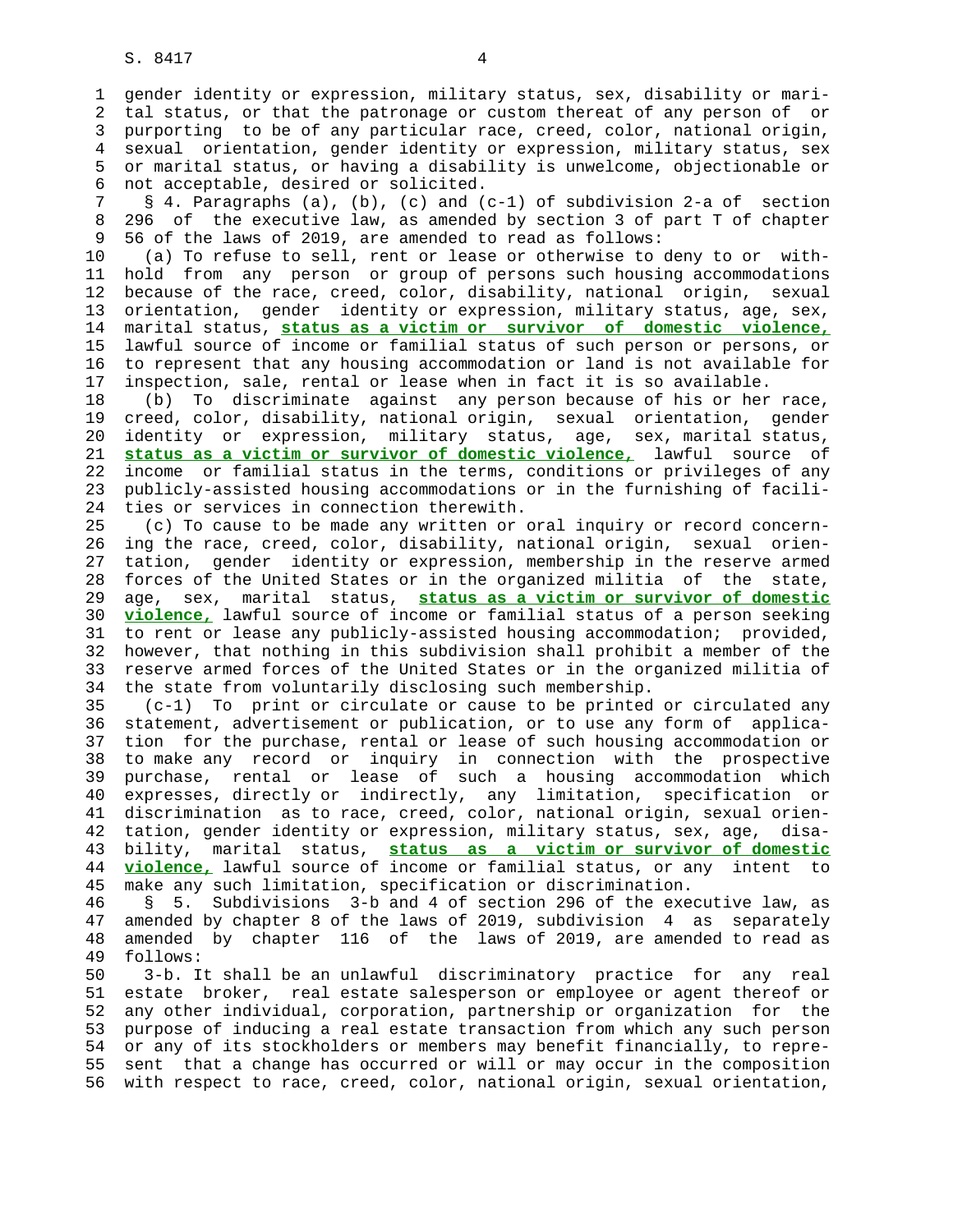1 gender identity or expression, military status, sex, disability, marital 2 status, **status as a victim or survivor of domestic violence,** or familial 3 status of the owners or occupants in the block, neighborhood or area in 4 which the real property is located, and to represent, directly or indi- 5 rectly, that this change will or may result in undesirable consequences 6 in the block, neighborhood or area in which the real property is 7 located, including but not limited to the lowering of property values, 8 an increase in criminal or anti-social behavior, or a decline in the 9 quality of schools or other facilities.<br>10 4. It shall be an unlawful discrimina

4. It shall be an unlawful discriminatory practice for an educational 11 institution to deny the use of its facilities to any person otherwise 12 qualified, or to permit the harassment of any student or applicant, by 13 reason of his race, color, religion, disability, national origin, sexual 14 orientation, gender identity or expression, military status, sex, age 15 [**or**]**,** marital status, **or status as a victim or survivor of domestic** 16 **violence,** except that any such institution which establishes or main- 17 tains a policy of educating persons of one sex exclusively may admit 18 students of only one sex.

 19 § 6. Subdivision 5 of section 296 of the executive law, as amended by 20 chapter 8 of the laws of 2019, paragraph (a) as amended by chapter 300 21 of the laws of 2021, subparagraphs 1 and 2 of paragraph (c) as amended 22 by section 5 and paragraph (d) as amended by section 6 of part T of 23 chapter 56 of the laws of 2019, is amended to read as follows:

 24 5. (a) It shall be an unlawful discriminatory practice for the owner, 25 lessee, sub-lessee, assignee, or managing agent of, or other person 26 having the right to sell, rent or lease a housing accommodation, 27 constructed or to be constructed, or any agent or employee thereof:

 28 (1) To refuse to sell, rent, lease or otherwise to deny to or withhold 29 from any person or group of persons such a housing accommodation because 30 of the race, creed, color, national origin, sexual orientation, gender 31 identity or expression, military status, sex, age, disability, marital 32 status, **status as a victim or survivor of domestic violence,** lawful 33 source of income or familial status of such person or persons, or to 34 represent that any housing accommodation or land is not available for 35 inspection, sale, rental or lease when in fact it is so available.

 36 (2) To discriminate against any person because of race, creed, color, 37 national origin, sexual orientation, gender identity or expression, 38 military status, sex, age, disability, marital status, **status as a** 39 **victim or survivor of domestic violence,** lawful source of income or 40 familial status in the terms, conditions or privileges of the sale, 41 rental or lease of any such housing accommodation or in the furnishing 42 of facilities or services in connection therewith.

 43 (3) To print or circulate or cause to be printed or circulated any 44 statement, advertisement or publication, or to use any form of applica- 45 tion for the purchase, rental or lease of such housing accommodation or 46 to make any record or inquiry in connection with the prospective 47 purchase, rental or lease of such a housing accommodation which 48 expresses, directly or indirectly, any limitation, specification or 49 discrimination as to race, creed, color, national origin, sexual orien- 50 tation, gender identity or expression, military status, sex, age, disa- 51 bility, marital status, **status as a victim or survivor of domestic** 52 **violence,** lawful source of income or familial status, or any intent to 53 make any such limitation, specification or discrimination.

 54 (4) (i) The provisions of subparagraphs one and two of this paragraph 55 shall not apply (1) to the rental of a housing accommodation in a build- 56 ing which contains housing accommodations for not more than two families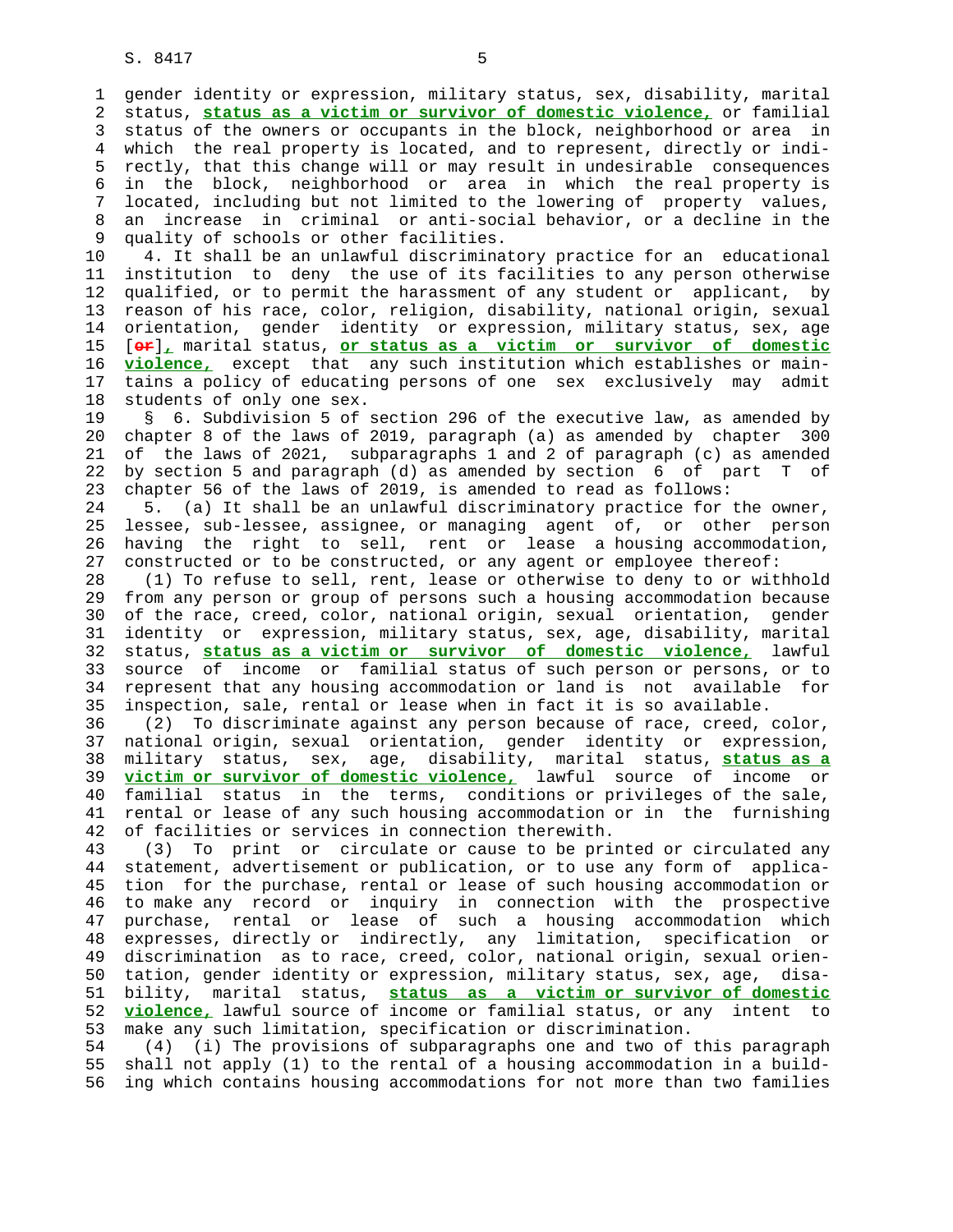1 living independently of each other, if the owner resides in one of such 2 housing accommodations, (2) to the restriction of the rental of all 3 rooms in a housing accommodation to individuals of the same sex or (3) 4 to the rental of a room or rooms in a housing accommodation, if such 5 rental is by the occupant of the housing accommodation or by the owner 6 of the housing accommodation and the owner resides in such housing 7 accommodation or (4) solely with respect to age and familial status to 8 the restriction of the sale, rental or lease of housing accommodations 9 exclusively to persons sixty-two years of age or older and the spouse of 10 any such person, or for housing intended and operated for occupancy by 11 at least one person fifty-five years of age or older per unit. In deter- 12 mining whether housing is intended and operated for occupancy by persons 13 fifty-five years of age or older, Sec. 807(b) (2) (c) (42 U.S.C. 3607 14 (b) (2) (c)) of the federal Fair Housing Act of 1988, as amended, shall 15 apply. However, such rental property shall no longer be exempt from the 16 provisions of subparagraphs one and two of this paragraph if there is 17 unlawful discriminatory conduct pursuant to subparagraph three of this 18 paragraph.

 19 (ii) The provisions of subparagraphs one, two, and three of this para- 20 graph shall not apply (1) to the restriction of the rental of all rooms 21 in a housing accommodation to individuals of the same sex, (2) to the 22 rental of a room or rooms in a housing accommodation, if such rental is 23 by the occupant of the housing accommodation or by the owner of the 24 housing accommodation and the owner resides in such housing accommo- 25 dation, or (3) solely with respect to age and familial status to the 26 restriction of the sale, rental or lease of housing accommodations 27 exclusively to persons sixty-two years of age or older and the spouse of 28 any such person, or for housing intended and operated for occupancy by 29 at least one person fifty-five years of age or older per unit. In deter- 30 mining whether housing is intended and operated for occupancy by persons 31 fifty-five years of age or older, Sec. 807(b) (2) (c) (42 U.S.C. 3607 32 (b) (2) (c)) of the federal Fair Housing Act of 1988, as amended, shall 33 apply.

 34 (b) It shall be an unlawful discriminatory practice for the owner, 35 lessee, sub-lessee, or managing agent of, or other person having the 36 right of ownership or possession of or the right to sell, rent or lease, 37 land or commercial space:

 38 (1) To refuse to sell, rent, lease or otherwise deny to or withhold 39 from any person or group of persons land or commercial space because of 40 the race, creed, color, national origin, sexual orientation, gender 41 identity or expression, military status, sex, age, disability, marital 42 status, **status as a victim or survivor of domestic violence,** or familial 43 status of such person or persons, or to represent that any housing 44 accommodation or land is not available for inspection, sale, rental or 45 lease when in fact it is so available;

 46 (2) To discriminate against any person because of race, creed, color, 47 national origin, sexual orientation, gender identity or expression, 48 military status, sex, age, disability, marital status, **status as a** 49 **victim or survivor of domestic violence,** or familial status in the 50 terms, conditions or privileges of the sale, rental or lease of any such 51 land or commercial space; or in the furnishing of facilities or services 52 in connection therewith;

 53 (3) To print or circulate or cause to be printed or circulated any 54 statement, advertisement or publication, or to use any form of applica- 55 tion for the purchase, rental or lease of such land or commercial space 56 or to make any record or inquiry in connection with the prospective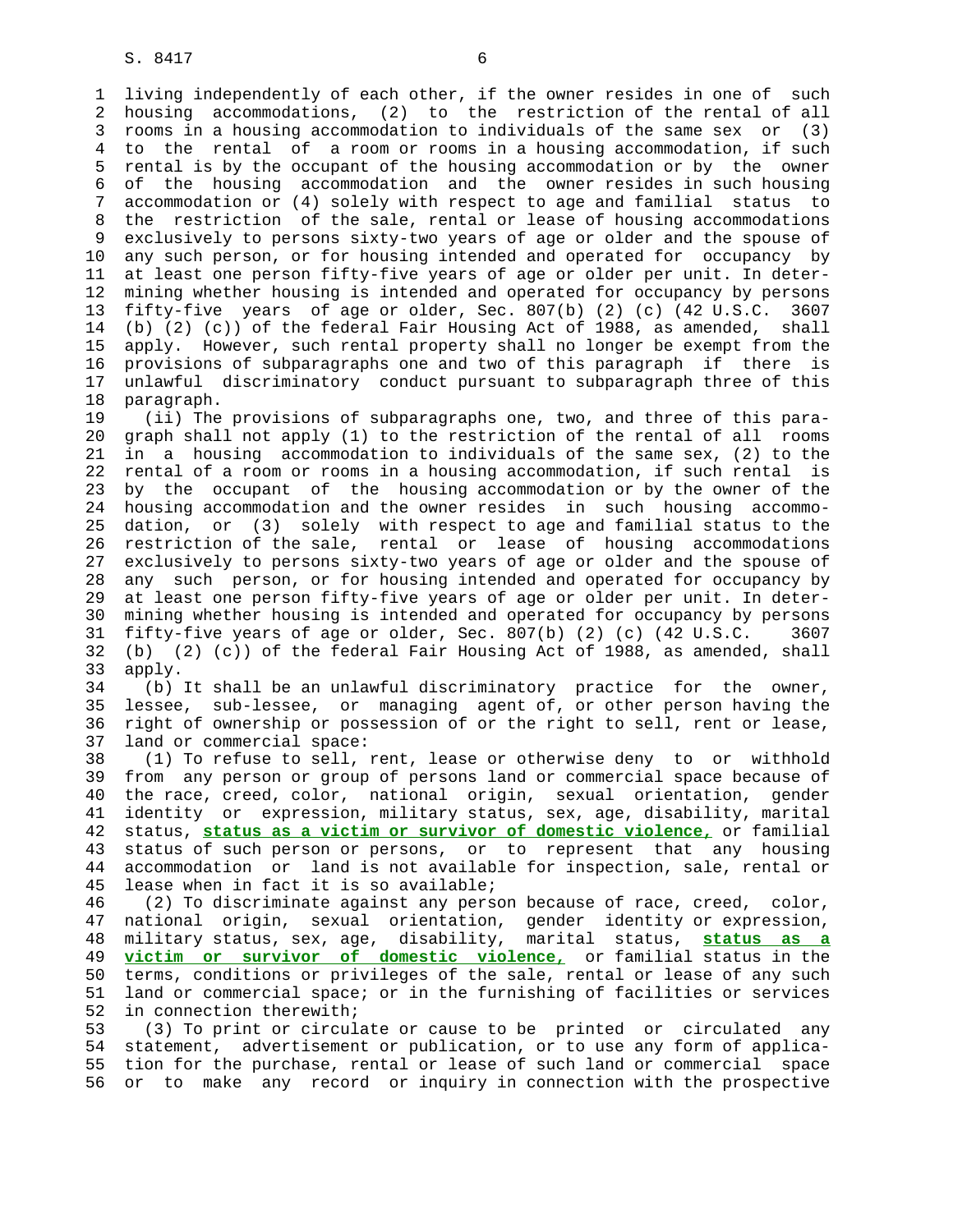1 purchase, rental or lease of such land or commercial space which 2 expresses, directly or indirectly, any limitation, specification or 3 discrimination as to race, creed, color, national origin, sexual orien- 4 tation, gender identity or expression, military status, sex, age, disa- 5 bility, marital status, **status as a victim or survivor of domestic** 6 **violence,** or familial status; or any intent to make any such limitation, 7 specification or discrimination.

 8 (4) With respect to age and familial status, the provisions of this 9 paragraph shall not apply to the restriction of the sale, rental or 10 lease of land or commercial space exclusively to persons fifty-five 11 years of age or older and the spouse of any such person, or to the 12 restriction of the sale, rental or lease of land to be used for the 13 construction, or location of housing accommodations exclusively for 14 persons sixty-two years of age or older, or intended and operated for 15 occupancy by at least one person fifty-five years of age or older per 16 unit. In determining whether housing is intended and operated for occu- 17 pancy by persons fifty-five years of age or older, Sec. 807(b) (2) (c) 18 (42 U.S.C. 3607(b) (2) (c)) of the federal Fair Housing Act of 1988, as 19 amended, shall apply.

 20 (c) It shall be an unlawful discriminatory practice for any real 21 estate broker, real estate salesperson or employee or agent thereof:

 22 (1) To refuse to sell, rent or lease any housing accommodation, land 23 or commercial space to any person or group of persons or to refuse to 24 negotiate for the sale, rental or lease, of any housing accommodation, 25 land or commercial space to any person or group of persons because of 26 the race, creed, color, national origin, sexual orientation, gender 27 identity or expression, military status, sex, age, disability, marital 28 status, **status as a victim or survivor of domestic violence,** lawful 29 source of income or familial status of such person or persons, or to 30 represent that any housing accommodation, land or commercial space is 31 not available for inspection, sale, rental or lease when in fact it is 32 so available, or otherwise to deny or withhold any housing accommo- 33 dation, land or commercial space or any facilities of any housing accom- 34 modation, land or commercial space from any person or group of persons 35 because of the race, creed, color, national origin, sexual orientation, 36 gender identity or expression, military status, sex, age, disability, 37 marital status, lawful source of income or familial status of such 38 person or persons.

 39 (2) To print or circulate or cause to be printed or circulated any 40 statement, advertisement or publication, or to use any form of applica- 41 tion for the purchase, rental or lease of any housing accommodation, 42 land or commercial space or to make any record or inquiry in connection 43 with the prospective purchase, rental or lease of any housing accommo- 44 dation, land or commercial space which expresses, directly or indirect- 45 ly, any limitation, specification, or discrimination as to race, creed, 46 color, national origin, sexual orientation, gender identity or 47 expression, military status, sex, age, disability, marital status, 48 **status as a victim or survivor of domestic violence,** lawful source of 49 income or familial status; or any intent to make any such limitation, 50 specification or discrimination.

 51 (3) With respect to age and familial status, the provisions of this 52 paragraph shall not apply to the restriction of the sale, rental or 53 lease of any housing accommodation, land or commercial space exclusively 54 to persons fifty-five years of age or older and the spouse of any such 55 person, or to the restriction of the sale, rental or lease of any hous- 56 ing accommodation or land to be used for the construction or location of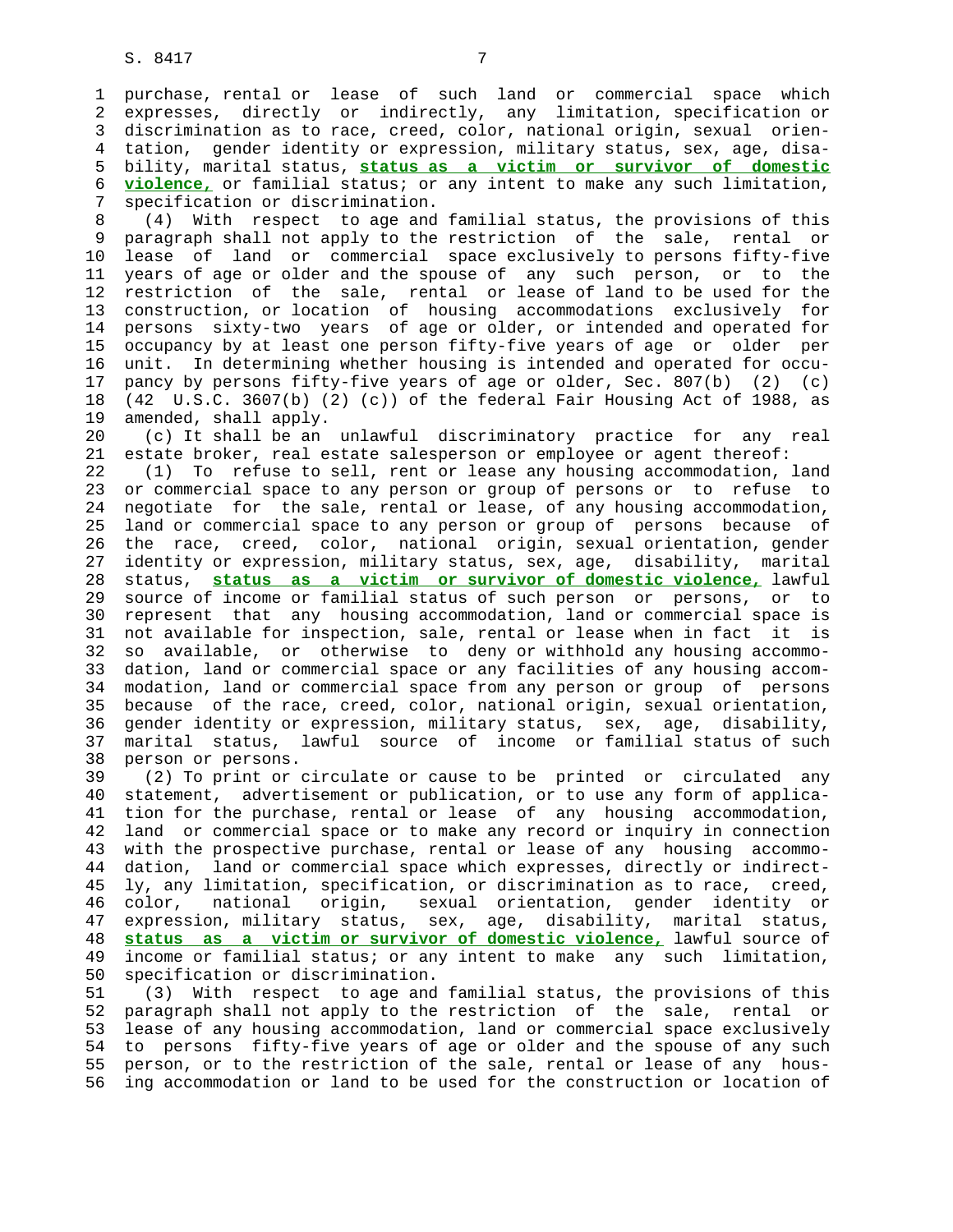1 housing accommodations for persons sixty-two years of age or older, or 2 intended and operated for occupancy by at least one person fifty-five 3 years of age or older per unit. In determining whether housing is 4 intended and operated for occupancy by persons fifty-five years of age 5 or older, Sec. 807 (b) (2) (c) (42 U.S.C. 3607 (b) (2) (c)) of the 6 federal Fair Housing Act of 1988, as amended, shall apply.

 7 (d) It shall be an unlawful discriminatory practice for any real 8 estate board, because of the race, creed, color, national origin, sexual 9 orientation, gender identity or expression, military status, age, sex, 10 disability, marital status, **status as a victim or survivor of domestic** 11 **violence,** lawful source of income or familial status of any individual 12 who is otherwise qualified for membership, to exclude or expel such 13 individual from membership, or to discriminate against such individual 14 in the terms, conditions and privileges of membership in such board.

 15 (e) It shall be an unlawful discriminatory practice for the owner, 16 proprietor or managing agent of, or other person having the right to 17 provide care and services in, a private proprietary nursing home, conva- 18 lescent home, or home for adults, or an intermediate care facility, as 19 defined in section two of the social services law, heretofore 20 constructed, or to be constructed, or any agent or employee thereof, to 21 refuse to provide services and care in such home or facility to any 22 individual or to discriminate against any individual in the terms, 23 conditions, and privileges of such services and care solely because such 24 individual is a blind person. For purposes of this paragraph, a "blind 25 person" shall mean a person who is registered as a blind person with the 26 commission for the visually handicapped and who meets the definition of 27 a "blind person" pursuant to section three of chapter four hundred 28 fifteen of the laws of nineteen hundred thirteen entitled "An act to 29 establish a state commission for improving the condition of the blind of 30 the state of New York, and making an appropriation therefor".

 31 (f) The provisions of this subdivision, as they relate to age, shall 32 not apply to persons under the age of eighteen years.

 33 (g) It shall be an unlawful discriminatory practice for any person 34 offering or providing housing accommodations, land or commercial space 35 as described in paragraphs (a), (b), and (c) of this subdivision to make 36 or cause to be made any written or oral inquiry or record concerning 37 membership of any person in the state organized militia in relation to 38 the purchase, rental or lease of such housing accommodation, land, or 39 commercial space, provided, however, that nothing in this subdivision 40 shall prohibit a member of the state organized militia from voluntarily 41 disclosing such membership.

 42 § 7. Paragraph (a) of subdivision 9 of section 296 of the executive 43 law, as amended by chapter 8 of the laws of 2019, is amended to read as 44 follows:

 45 (a) It shall be an unlawful discriminatory practice for any fire 46 department or fire company therein, through any member or members there- 47 of, officers, board of fire commissioners or other body or office having 48 power of appointment of volunteer firefighters, directly or indirectly, 49 by ritualistic practice, constitutional or by-law prescription, by tacit 50 agreement among its members, or otherwise, to deny to any individual 51 membership in any volunteer fire department or fire company therein, or 52 to expel or discriminate against any volunteer member of a fire depart- 53 ment or fire company therein, because of the race, creed, color, 54 national origin, sexual orientation, gender identity or expression, 55 military status, sex, marital status, **status as a victim or survivor of** 56 **domestic violence,** or familial status, of such individual.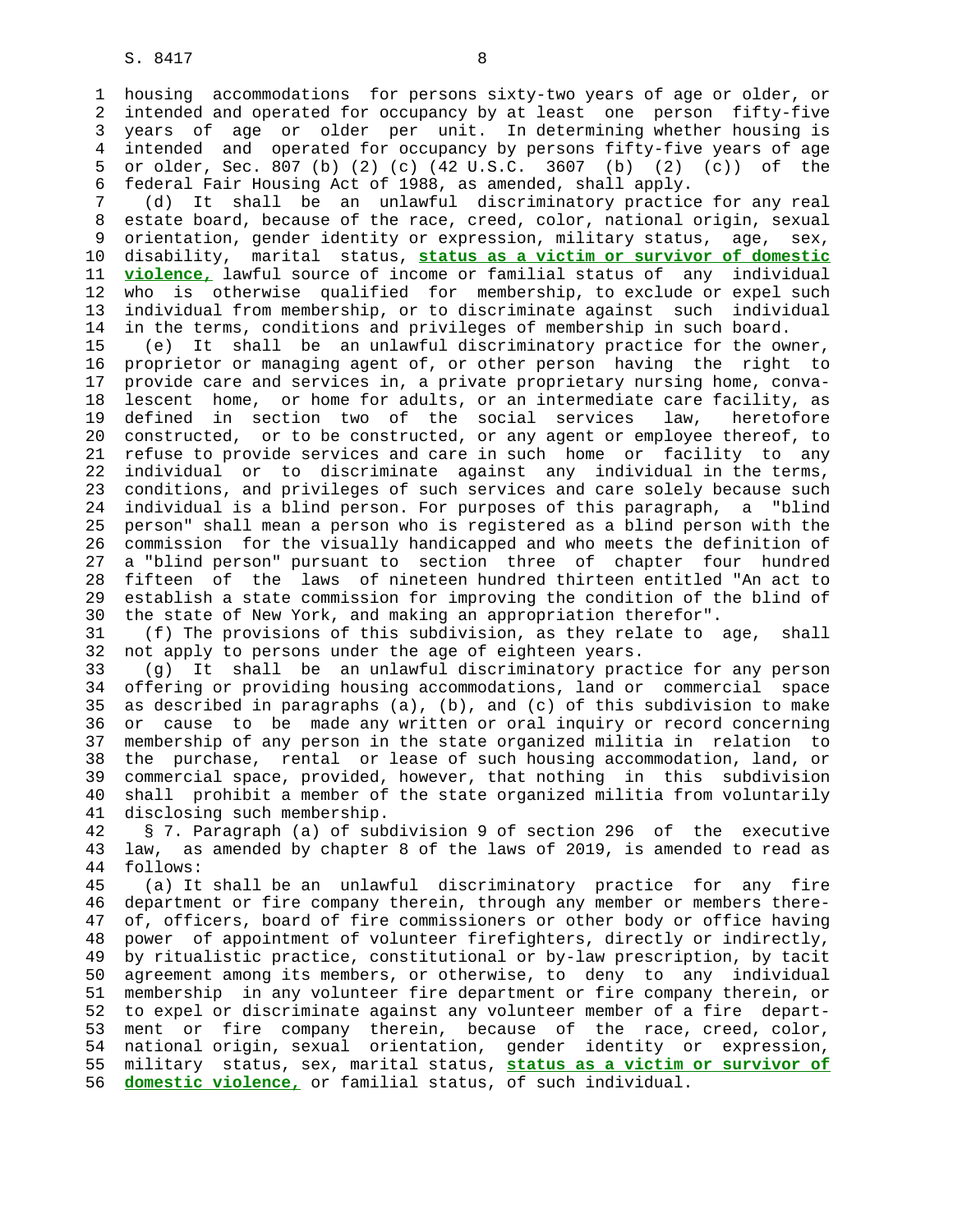S. 8417 9

 6 creed, color, national origin, sexual orientation, gender identity or 7 expression, military status, sex, **status as a victim or survivor of** 8 **domestic violence,** disability, or familial status, or of such person, or 9 of such person's partners, members, stockholders, directors, officers, 10 managers, superintendents, agents, employees, business associates, 11 suppliers or customers, or (ii) for any person wilfully to do any act or 12 refrain from doing any act which enables any such person to take such 13 action. This subdivision shall not apply to:

14 (a) Boycotts connected with labor disputes; or

15 (b) Boycotts to protest unlawful discriminatory practices.

 16 § 9. Subdivisions 1, 2 and 3 of section 296-a of the executive law, as 17 amended by chapter 8 of the laws of 2019, are amended to read as 18 follows:

 19 1. It shall be an unlawful discriminatory practice for any creditor or 20 any officer, agent or employee thereof:

 21 a. In the case of applications for credit with respect to the 22 purchase, acquisition, construction, rehabilitation, repair or mainte- 23 nance of any housing accommodation, land or commercial space to discrim- 24 inate against any such applicant because of the race, creed, color, 25 national origin, sexual orientation, gender identity or expression, 26 military status, age, sex, marital status, **status as a victim or survi-** 27 **vor of domestic violence,** disability, or familial status of such appli- 28 cant or applicants or any member, stockholder, director, officer or 29 employee of such applicant or applicants, or of the prospective occu- 30 pants or tenants of such housing accommodation, land or commercial 31 space, in the granting, withholding, extending or renewing, or in the 32 fixing of the rates, terms or conditions of, any such credit;

 33 b. To discriminate in the granting, withholding, extending or renew- 34 ing, or in the fixing of the rates, terms or conditions of, any form of 35 credit, on the basis of race, creed, color, national origin, sexual 36 orientation, gender identity or expression, military status, age, sex, 37 marital status, **status as a victim or survivor of domestic violence,** 38 disability, or familial status;

 39 c. To use any form of application for credit or use or make any record 40 or inquiry which expresses, directly or indirectly, any limitation, 41 specification, or discrimination as to race, creed, color, national 42 origin, sexual orientation, gender identity or expression, military 43 status, age, sex, marital status, **status as a victim or survivor of** 44 **domestic violence,** disability, or familial status;

 45 d. To make any inquiry of an applicant concerning his or her capacity 46 to reproduce, or his or her use or advocacy of any form of birth control 47 or family planning;

 48 e. To refuse to consider sources of an applicant's income or to 49 subject an applicant's income to discounting, in whole or in part, 50 because of an applicant's race, creed, color, national origin, sexual 51 orientation, gender identity or expression, military status, age, sex, 52 marital status, **status as a victim or survivor of domestic violence,** 53 childbearing potential, disability, or familial status;

 54 f. To discriminate against a married person because such person 55 neither uses nor is known by the surname of his or her spouse.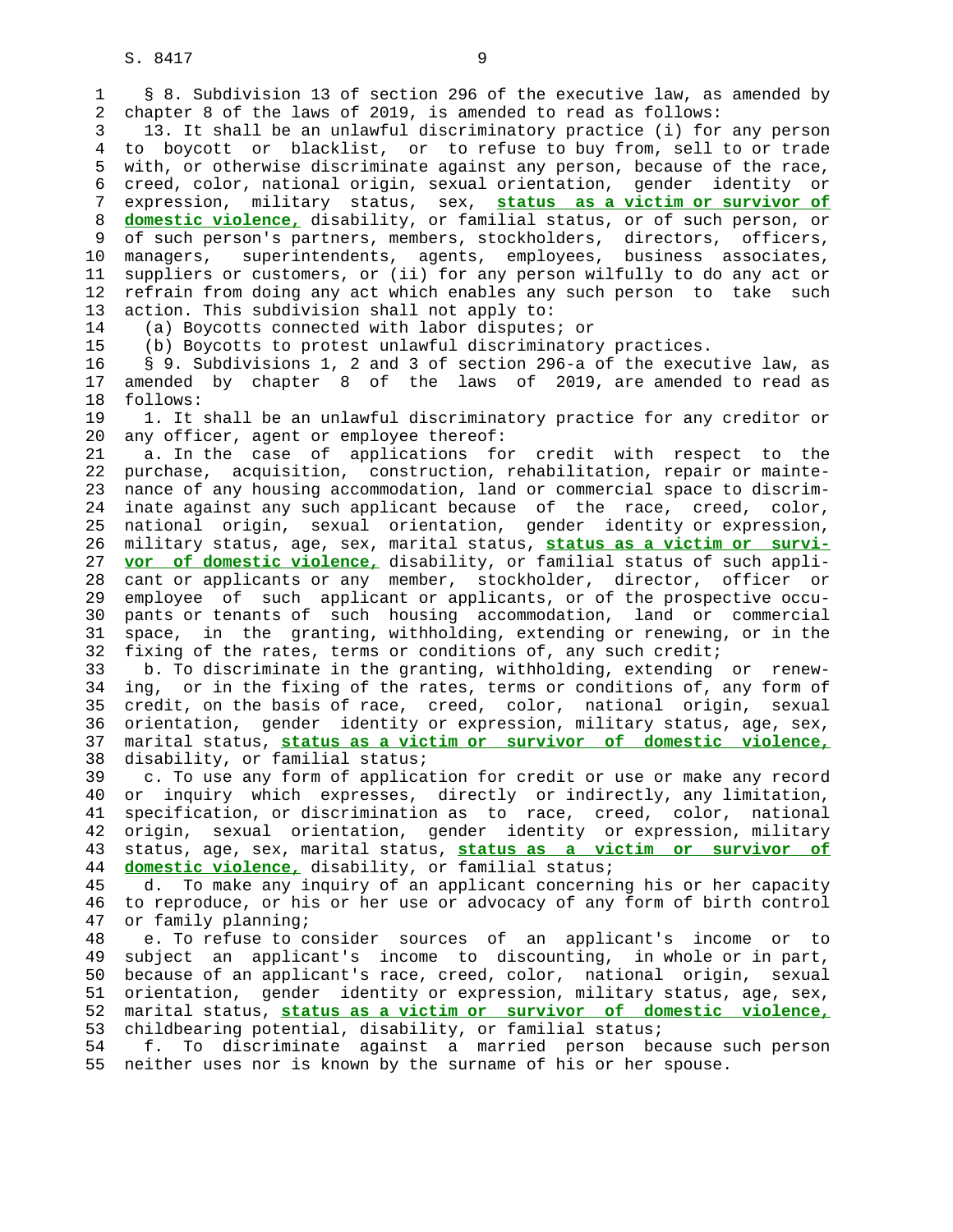1 This paragraph shall not apply to any situation where the use of a 2 surname would constitute or result in a criminal act.

 3 2. Without limiting the generality of subdivision one of this section, 4 it shall be considered discriminatory if, because of an applicant's or 5 class of applicants' race, creed, color, national origin, sexual orien- 6 tation, gender identity or expression, military status, age, sex, mari- 7 tal status [**or**] **, status as a victim or survivor of domestic violence,** 8 disability, or familial status, (i) an applicant or class of applicants 9 is denied credit in circumstances where other applicants of like overall<br>10 credit worthiness are granted credit, or (ii) special requirements or 10 credit worthiness are granted credit, or (ii) special requirements or 11 conditions, such as requiring co-obligors or reapplication upon 12 marriage, are imposed upon an applicant or class of applicants in 13 circumstances where similar requirements or conditions are not imposed 14 upon other applicants of like overall credit worthiness.

 15 3. It shall not be considered discriminatory if credit differen- 16 tiations or decisions are based upon factually supportable, objective 17 differences in applicants' overall credit worthiness, which may include 18 reference to such factors as current income, assets and prior credit 19 history of such applicants, as well as reference to any other relevant 20 factually supportable data; provided, however, that no creditor shall 21 consider, in evaluating the credit worthiness of an applicant, aggregate 22 statistics or assumptions relating to race, creed, color, national 23 origin, sexual orientation, gender identity or expression, military 24 status, sex, marital status**, status as a victim or survivor of domestic** 25 **violence** or disability, or to the likelihood of any group of persons 26 bearing or rearing children, or for that reason receiving diminished or 27 interrupted income in the future.

 28 § 10. Subdivision 2 of section 296-c of the executive law, as added by 29 chapter 97 of the laws of 2014, is amended to read as follows:

 30 2. It shall be an unlawful discriminatory practice for an employer to: 31 a. refuse to hire or employ or to bar or to discharge from internship 32 an intern or to discriminate against such intern in terms, conditions or 33 privileges of employment as an intern because of the intern's age, race, 34 creed, color, national origin, sexual orientation, military status, sex, 35 disability, predisposing genetic characteristics, marital status, or 36 **status as a victim or survivor of** domestic violence [**victim status**];

 37 b. discriminate against an intern in receiving, classifying, disposing 38 or otherwise acting upon applications for internships because of the 39 intern's age, race, creed, color, national origin, sexual orientation, 40 military status, sex, disability, predisposing genetic characteristics, 41 marital status, or **status as a victim or survivor of** domestic violence 42 [**victim status**];

 43 c. print or circulate or cause to be printed or circulated any state- 44 ment, advertisement or publication, or to use any form of application 45 for employment as an intern or to make any inquiry in connection with 46 prospective employment, which expresses directly or indirectly, any 47 limitation, specification or discrimination as to age, race, creed, 48 color, national origin, sexual orientation, military status, sex, disa- 49 bility, predisposing genetic characteristics, marital status or **status** 50 **as a victim or survivor of** domestic violence [**victim status**], or any 51 intent to make any such limitation, specification or discrimination, 52 unless based upon a bona fide occupational qualification; provided, 53 however, that neither this paragraph nor any provision of this chapter 54 or other law shall be construed to prohibit the department of civil 55 service or the department of personnel of any city containing more than 56 one county from requesting information from applicants for civil service